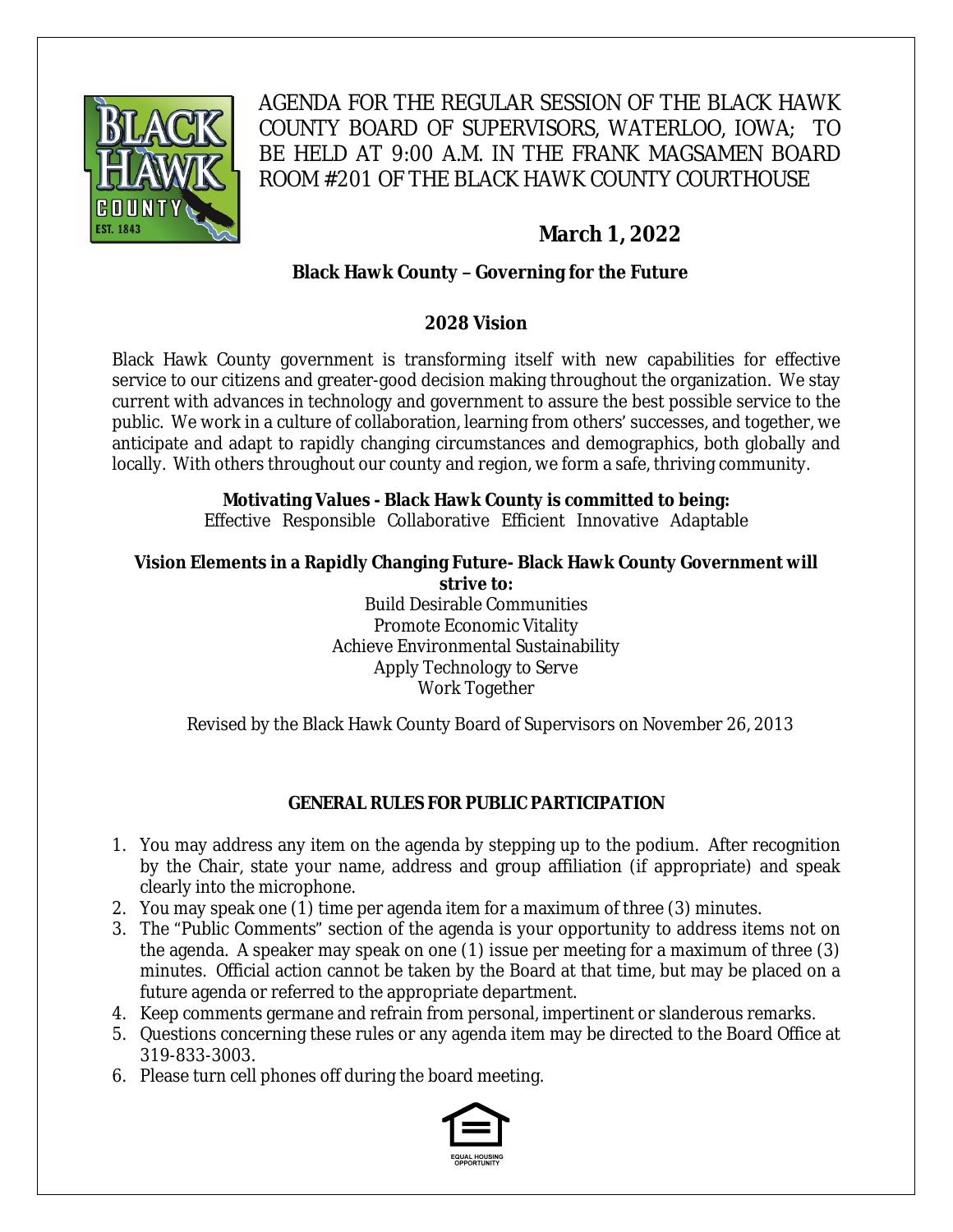March 1, 2022

Black Hawk County is inviting you to a scheduled Zoom meeting.

Join Zoom Meeting [https://us02web.zoom.us/j/86921255021?pwd=VE44TWVlV0VmcVA0RE1xWUN5UVNoQT09](https://gcc02.safelinks.protection.outlook.com/?url=https%3A%2F%2Fus02web.zoom.us%2Fj%2F86921255021%3Fpwd%3DVE44TWVlV0VmcVA0RE1xWUN5UVNoQT09&data=04%7C01%7Cllamb%40blackhawkcounty.iowa.gov%7Ca0777434559a469c0a8d08d9f7b70a20%7C9960f5b6faae4bb3a122c43aceeaa06d%7C0%7C0%7C637813187798060978%7CUnknown%7CTWFpbGZsb3d8eyJWIjoiMC4wLjAwMDAiLCJQIjoiV2luMzIiLCJBTiI6Ik1haWwiLCJXVCI6Mn0%3D%7C3000&sdata=NTpqIpMMXPuqfMj%2BXnx2ZP7J1O%2BYL82IPCK8cLj4xZ0%3D&reserved=0)

> Meeting ID: 869 2125 5021 Passcode: 540468 One tap mobile +13126266799,,86921255021#,,,,\*540468# US (Chicago) +16465588656,,86921255021#,,,,\*540468# US (New York)

Dial by your location +1 312 626 6799 US (Chicago) +1 646 558 8656 US (New York) +1 301 715 8592 US (Washington DC) +1 346 248 7799 US (Houston) +1 669 900 9128 US (San Jose) +1 253 215 8782 US (Tacoma) Meeting ID: 869 2125 5021 Passcode: 540468 Find your local number: [https://us02web.zoom.us/u/keFpJyuTCR](https://gcc02.safelinks.protection.outlook.com/?url=https%3A%2F%2Fus02web.zoom.us%2Fu%2FkeFpJyuTCR&data=04%7C01%7Cllamb%40blackhawkcounty.iowa.gov%7Ca0777434559a469c0a8d08d9f7b70a20%7C9960f5b6faae4bb3a122c43aceeaa06d%7C0%7C0%7C637813187798060978%7CUnknown%7CTWFpbGZsb3d8eyJWIjoiMC4wLjAwMDAiLCJQIjoiV2luMzIiLCJBTiI6Ik1haWwiLCJXVCI6Mn0%3D%7C3000&sdata=uN7MYG2%2BQUsExIe0jcmns2kwyyloplflBaSS9M%2F0lpo%3D&reserved=0)

## **ROLL CALL**

# **MOMENT OF SILENCE – To Reflect on Actions**

### **PLEDGE OF ALLEGIANCE**

### **1. AGENDA RECEIVED AS PROPOSED OR AS AMENDED**

### **2. PUBLIC COMMENTS**

### **3. CLAIMS AND PAYMENTS**

A. Resolution **–** that the Board of Supervisors APPROVE EXPENDITURES, and that the County Auditor be authorized and directed to ISSUE CHECKS, against the various settlement of such claims as allowed.

### **4. RECEIVE PROJECT UPDATES FROM DEPARTMENT HEADS/ELECTED OFFICIALS**

**5. MINUTES APPROVED** – February 22, 2022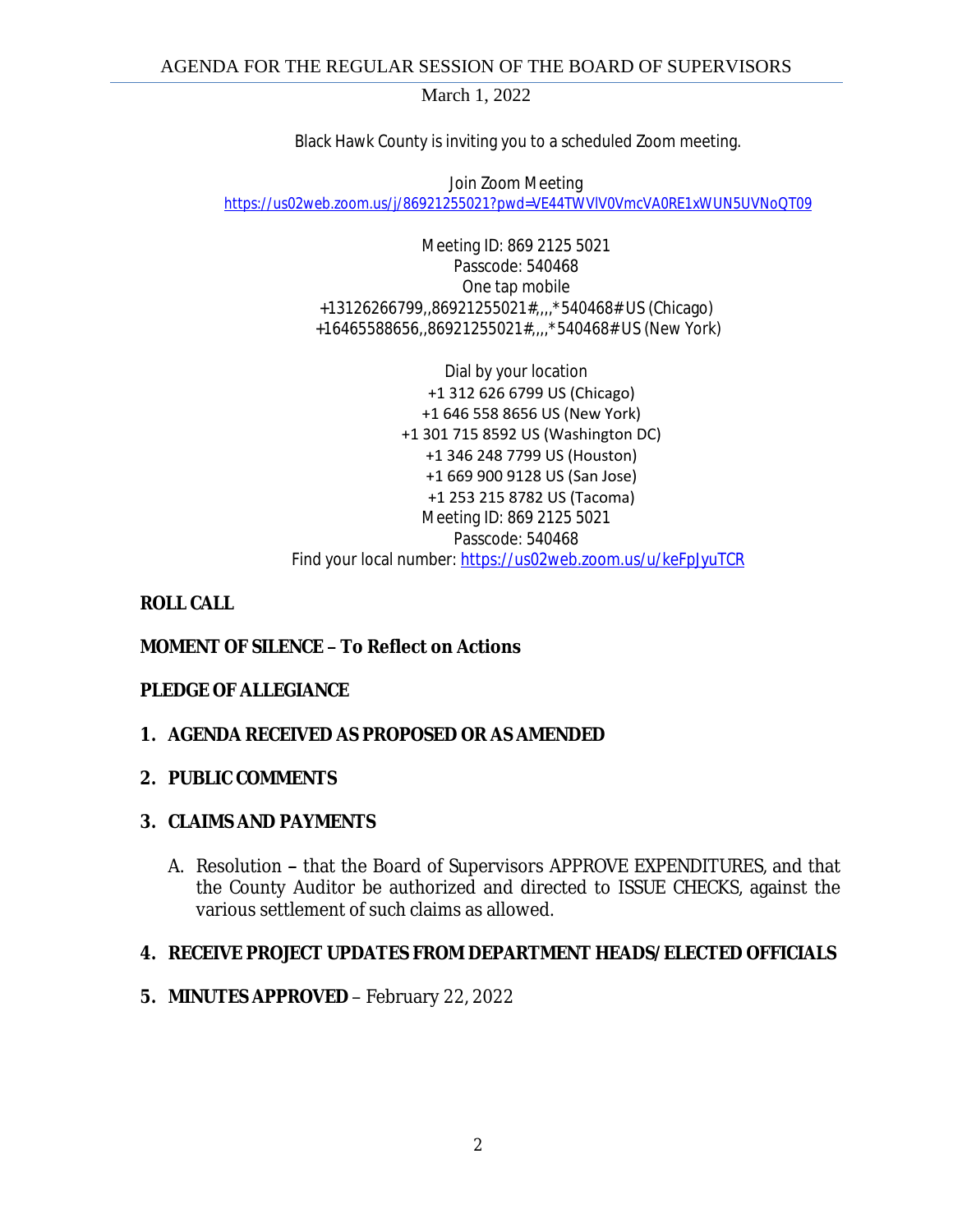March 1, 2022

## **6. CONSENT AGENDA**

The following items will be acted upon by voice vote on a single **RESOLUTION**, without separate discussion, unless someone from the board or the public requests that a specific item be considered separately.

### A. TO APPROVE, RECEIVE, PLACE ON FILE WITH THE COUNTY AUDITOR

- 1. The Board of Supervisors APPROVE INTERGOVERNMENTAL JOURNAL ENTRIES, and that the County Auditor be authorized and directed to TRANSFER monies within the various funds as submitted.
- B. TO RECEIVE AND PLACE ON FILE WITH THE COUNTY AUDITOR
	- 1. The MANURE MANAGEMENT PLAN (MMP) update submitted by Larry E. Griffith, Facility #61528 located in Orange Township, Section Thirty-one (31), in Black Hawk County pursuant to 567 Iowa Administrative Code §455B.

# **7. OTHER BUSINESS**

A. Resolution – that the LOWEST RESPONSIBLE BID received from KAM Line Markings, Gilbert, IA for Fiscal Year 2022 Pavement Markings, project number L-7622 in various locations throughout the county with a bid of \$118,401.68 (Engineer's Estimate \$99,226.63) be awarded as recommended by Catherine Nicholas, County Engineer.

\_\_\_\_\_\_\_\_\_\_\_\_\_\_\_\_\_\_\_\_\_\_\_\_\_\_\_\_\_\_\_\_\_\_\_\_\_\_\_\_\_\_\_\_\_\_\_\_\_\_\_\_\_\_\_\_\_\_\_\_\_\_\_\_\_\_\_\_\_\_\_\_\_\_\_\_\_\_\_\_\_\_\_\_\_\_\_\_\_\_\_\_\_\_\_\_\_\_\_\_\_\_\_\_\_\_\_\_\_\_\_\_\_\_

B. Motion – that the PERSONNEL REQUISITION for a Temporary Civil Engineering Technician Aide I position (full-time, May through August) effective May 1, 2022 be approved as recommended by Catherine Nicholas, County Engineer.

# **8. ANY REPORTS OR INFORMATION FROM THE BOARD**

# **9. CLOSED SESSION**

- A. Resolution that pursuant to the provisions of §21.5(j), Code of Iowa, the Black Hawk County Board of Supervisors shall proceed into CLOSED SESSION at 9:05 a.m., for the purpose of hearing proposals stemming from the pending county space analysis
- B. Motion that the Board of Supervisors meeting in closed session be adjourned.

# **10. ADJOURNMENT**